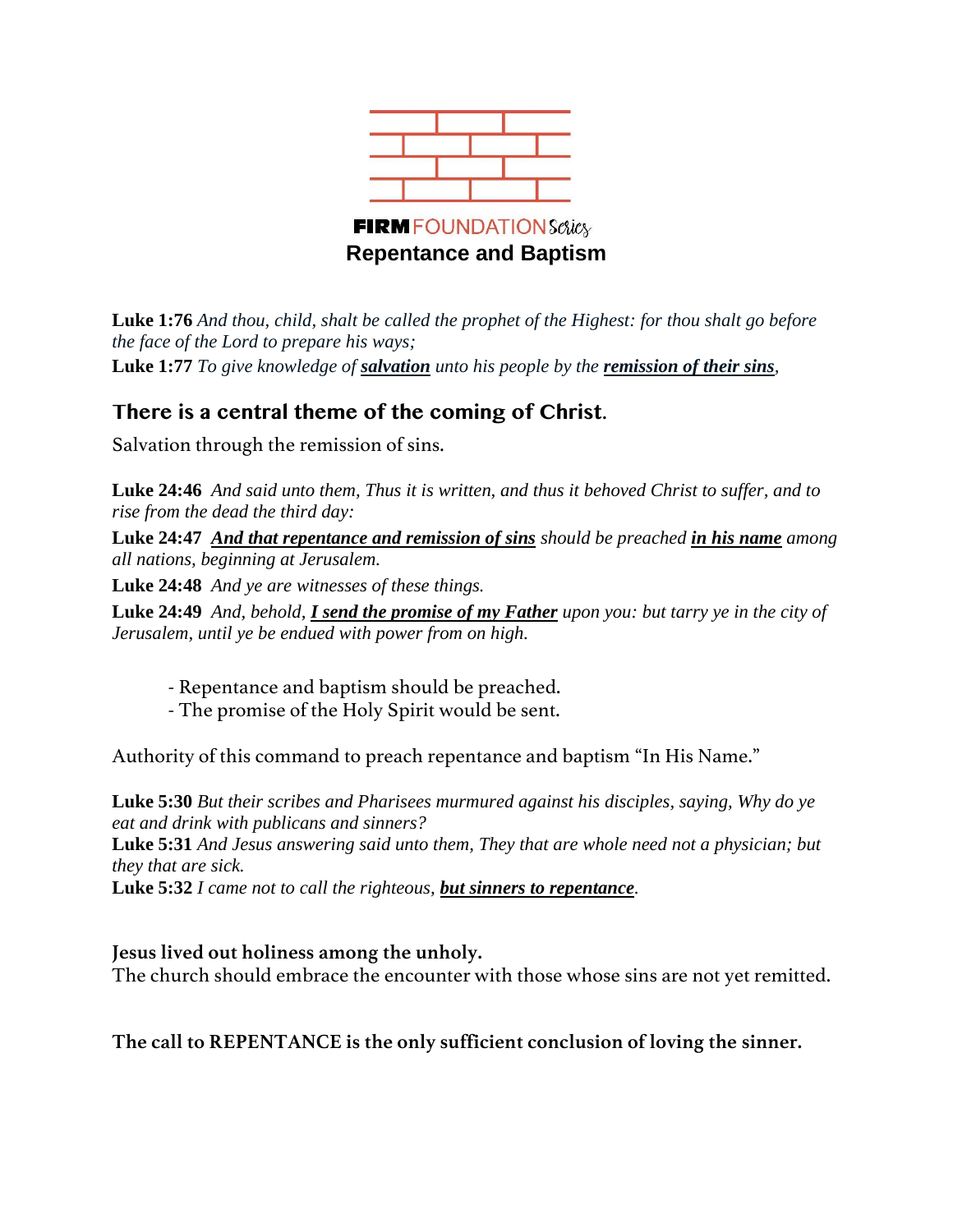**II Timothy 2:24** *And the servant of the Lord must not strive; but be gentle unto all men, apt to teach, patient,*

**II Timothy 2:25** *In meekness instructing those that oppose themselves; if God peradventure will give them repentance to the acknowledging of the truth;*

## **The exhortation to repent is the acknowledging of the truth.**

**Romans 2:4** *Or despisest thou the riches of his goodness and forbearance and longsuffering; not knowing that the goodness of God leadeth thee to repentance?* 

**Preaching repentance is declaring the goodness of the Lord.**

## **Repentance:**

## **1. To turn from sin and abhor the sins of the past.**

**Ephesians 2:2** *Wherein in time past ye walked according to the course of this world, according to the prince of the power of the air, the spirit that now worketh in the <i>children of disobedience*: **Ephesians 2:3** *Among whom also we all had our conversation in times past in the lusts of our flesh, fulfilling the desires of the flesh and of the mind; and were by nature the children of wrath, even as others.*

In order to repent one must accept the depravity of their sin.

- Fulfilling desires of our lusts/flesh
- Children of wrath/disobedience

**James 1:15** *Then when lust hath conceived, it bringeth forth sin: and sin, when it is finished, bringeth forth death.*

Realization of the deadly spiral of sin.

## **Psalm 51:1** *Have mercy upon me, O God, according to thy lovingkindness: according unto the multitude of thy tender mercies blot out my transgressions.*

**Psalm 51:2** *Wash me throughly from mine iniquity, and cleanse me from my sin.* **Psalm 51:3** *For I acknowledge my transgressions: and my sin is ever before me.*

- Honest acknowledgement of sin
- Plea for mercy
- Genuine Brokenness
- Petition for a cleansing of the mind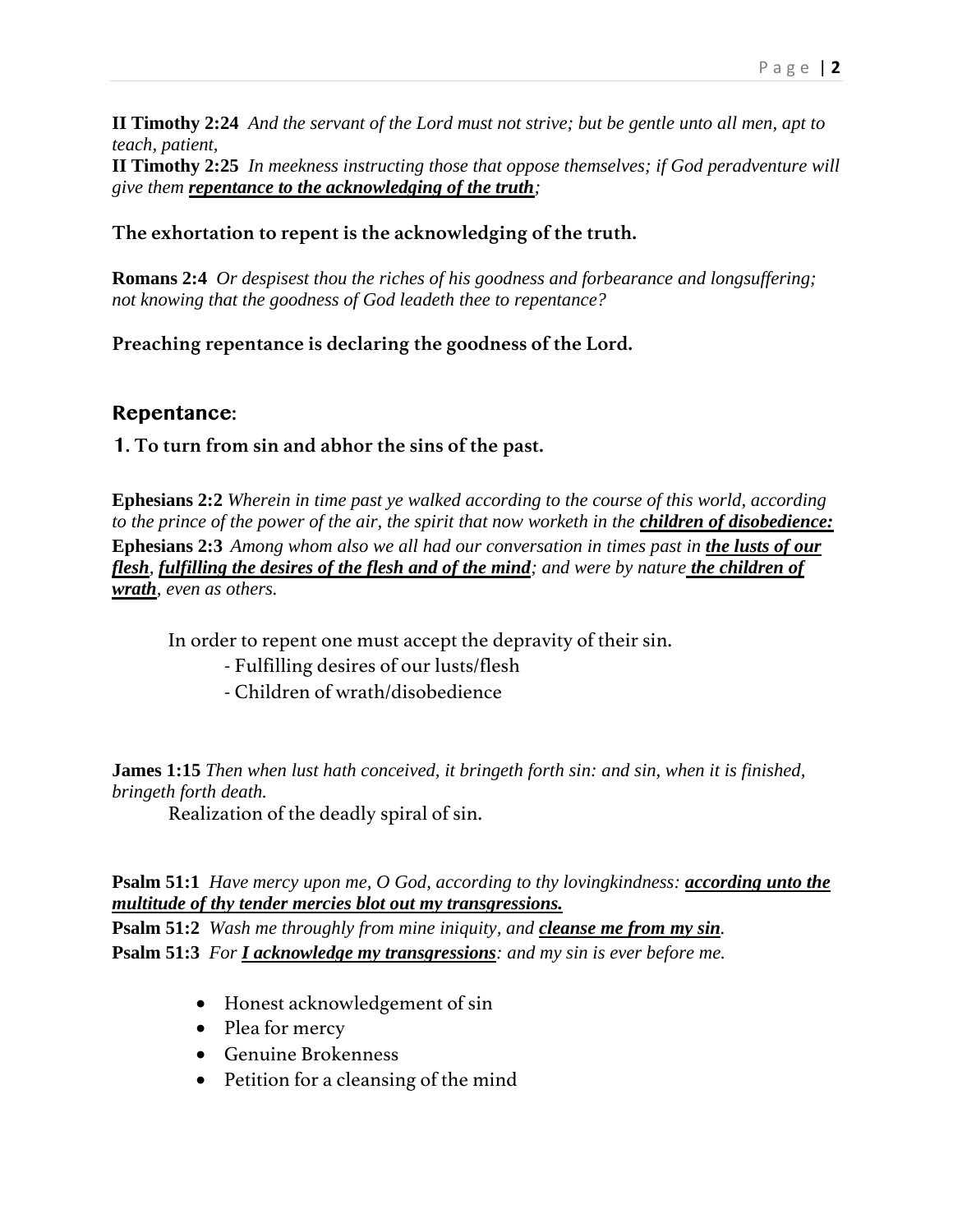## **2. A change of mind concerning behavior that displeases God.**

Repentance will involve emotions of sorrow and regret, but will not end there. It will accept the lifestyle transformation to please God and obey His Word. **A repentant life will be evidenced by humility, prayer, faith and obedience.**

**Matthew 3:8** *Bring forth therefore fruits meet for repentance.* 

The fruits of repentance refer to outward changes of behavior.

**Romans 13:14** *But put ye on the Lord Jesus Christ, and make not provision for the flesh, to fulfil the lusts thereof.*

There is a need for the work of the Spirit in the continuing work of repentance.

## **Water Baptism in Jesus Name**

**Baptism** is translated from the Greek word *baptizo* meaning to dip, immerse or to bury.

**Acts 2:38** *Then Peter said unto them, Repent, and be baptized every one of you in the name of Jesus Christ for the remission of sins, and ye shall receive the gift of the Holy Ghost.* 

**Repentance and baptism are required for remission of sins.**

**Mark 16:16** *He that believeth and is baptized shall be saved; but he that believeth not shall be damned.*

**Baptism is essential in believing unto salvation. It holds eternal significance.**

**Romans 6:3** *Know ye not, that so many of us as were baptized into Jesus Christ were baptized into his death?*

**Romans 6:4** *Therefore we are buried with him by baptism into death: that like as Christ was raised up from the dead by the glory of the Father, even so we also should walk in newness of life*.

Baptism is the commandment that immerses us into the death of Christ. This allows the powerful work of Christ's death to be applied to our life.

**Revelation 1:5** *And from Jesus Christ, who is the faithful witness, and the first begotten of the dead, and the prince of the kings of the earth. Unto him that loved us, and washed us from our sins in his own blood,*

**The forgiveness and the remission of sins is by the blood of Christ!**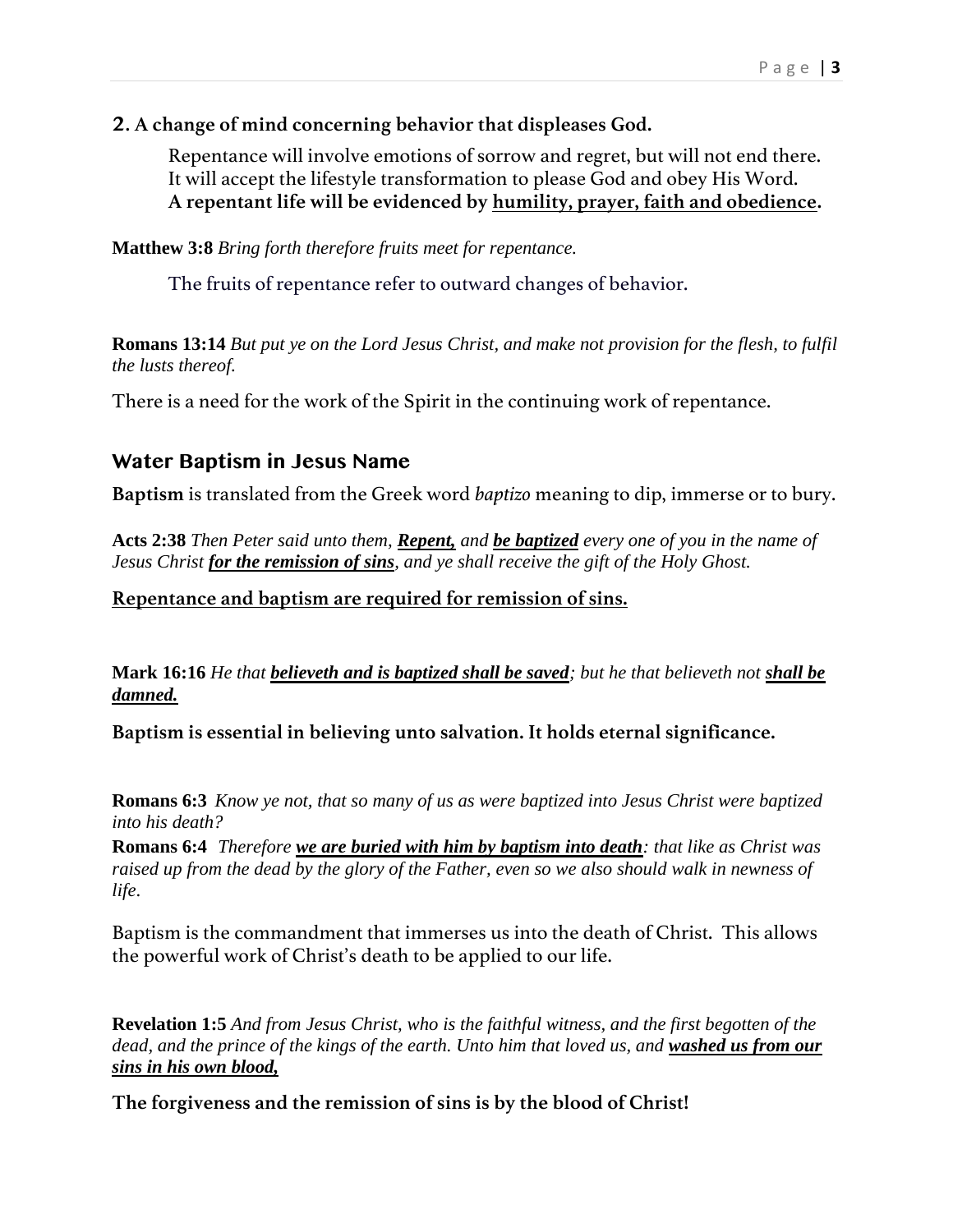## **Matthew, Mark and Luke record the commission of baptism.**

**Matthew 28:16** *Then the eleven disciples went away into Galilee, into a mountain where Jesus had appointed them.*

**Matthew 28:19** Go ye therefore, and teach all nations, baptizing them *in the name of the Father, and of the Son, and of the Holy Ghost:*

**Mark 16:14** *Afterward he appeared unto the eleven as they sat at meat, and upbraided them with their unbelief and hardness of heart, because they believed not them which had seen him after he was risen.*

**Mark 16:15** *And he said unto them, Go ye into all the world, and preach the gospel to every creature.*

**Mark 16:16** *He that believeth and is baptized shall be saved; but he that believeth not shall be damned.*

**Luke 24:33** *And they rose up the same hour, and returned to Jerusalem, and found the eleven gathered together, and them that were with them,*

**Luke 24:45** *Then opened he their understanding, that they might understand the scriptures,* **Luke 24:46** *And said unto them, Thus it is written, and thus it behooved Christ to suffer, and to rise from the dead the third day:*

**Luke 24:47** *And that repentance and remission of sins should be preached in his name among all nations, beginning at Jerusalem.*

**ALL ELEVEN DISCIPLES WERE PRESENT!** Their understanding was opened! They were given the authority of the Name whereby sins would be remitted!

**The first fulfillment of the commandment to be baptized is found in the book of Acts chapter 2 on the day of Pentecost.**

## **First sermon of the New Testament church.**

**Acts 2:14** *But Peter, standing up with the eleven, lifted up his voice, and said unto them, Ye men of Judaea, and all ye that dwell at Jerusalem, be this known unto you, and hearken to my words:* **Acts 2:38** *Then Peter said unto them, Repent, and be baptized every one of you in the name of Jesus Christ for the remission of sins, and ye shall receive the gift of the Holy Ghost.*  **Acts 2:41** *Then they that gladly received his word were baptized: and the same day there were added unto them about three thousand souls.* 

The Biblical formula for baptism is explicit from the commission to the fulfillment. Sins were remitted **in the name of Jesus Christ.**